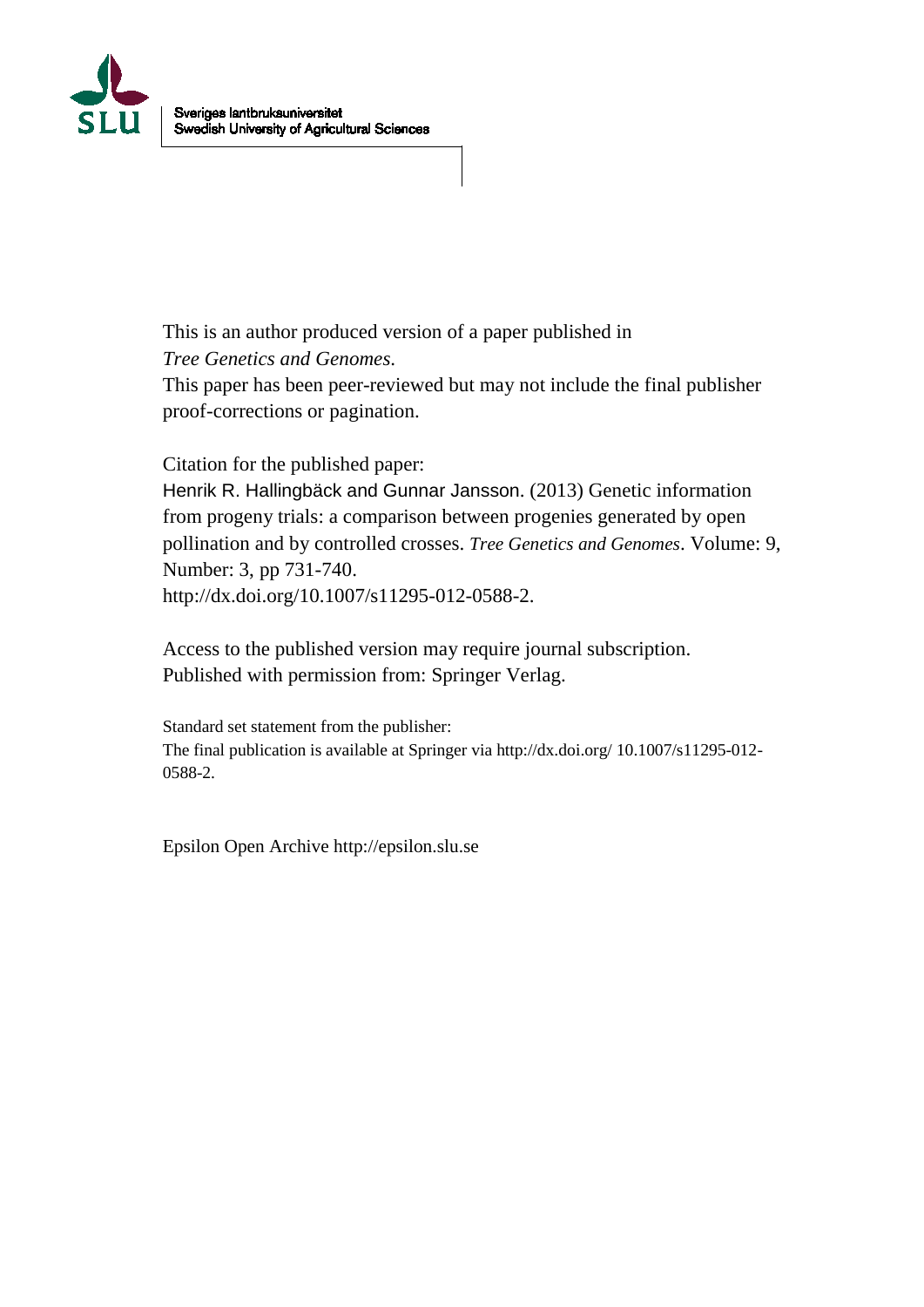# Genetic information from progeny trials: a comparison between progenies generated by open pollination and by controlled crosses

Henrik R. Hallingbäck<sup>1,∗</sup> and Gunnar Jansson<sup>1,2</sup>

<sup>1</sup>Department of Plant Biology and Forest Genetics, Swedish University of Agricultural Sciences, PO Box 7080, SE-750 07 Uppsala, Sweden, <sup>2</sup>Skogforsk (The Forestry Research Institute of Sweden), Uppsala Science Park, SE-751 83 Uppsala, Sweden

#### Abstract

When conifer progenies generated by open pollination are assessed in field tests, it is usually assumed that all progenies of the same mother are true half-sibs. This assumption may be invalid, leading to overestimation of additive genetic variation and heritability and to biased breeding values. From one Scots pine (Pinus sylvestris) and one Norway spruce (Picea abies) seed orchard, containing 28 and 36 parent clones respectively, progenies generated by open pollination (OP) and by controlled crosses (CC) were planted in adjacent trials at two to three sites in southern Sweden. The tree height and diameter at breast height were measured and genetic parameters based on these traits were estimated for OP and CC progenies separately, in order to enable comparisons. Narrow sense heritability estimates for Scots pine and Norway spruce OP progenies (in the ranges 0.04–0.13 and 0.15–0.38, respectively) did not differ significantly from CC estimates (0.07–0.12 and 0.23–0.30), suggesting that OP-based heritability values were not overestimated to any great extent. Similarly, genetic correlations between OP and CC progenies were in the ranges 0.87–0.88 and 0.74–0.77 for Scots pine and Norway spruce, respectively, being significantly lower than unity only in the case of Norway spruce. OP-based breeding values for both species should therefore correspond well with those predicted from CC progenies, albeit not perfectly for Norway spruce. In conclusion, the assumption of true half-sibs for OP progenies was not violated to the extent that genetic parameter estimates or breeding value predictions were seriously biased.

Keywords: Scots pine, Norway spruce, Coancestry, Genetic parameters, Open pollination, Controlled crossing

Notification: This article was published in Tree Genetics & Genomes, June 2013, Volume 9, Issue 3, pp 731–740. The final publication is available at [link.springer.com](http://link.springer.com) with the DOI [10.1007/s11295-012-0588-2.](http://link.springer.com/article/10.1007/s11295-012-0588-2)

<sup>∗</sup> Corresponding author (e-mail: Henrik.Hallingback@slu.se)

## Introduction

In conifer tree breeding, a common method to produce progeny trees in order to test parents is to use seed generated by open wind pollination. Although the fathers are unknown, genetic parameter estimation and breeding value prediction are still possible because the mother tree from which the progenies originated is known. Open pollination (OP) progenies are simple, time-saving and inexpensive to produce and are therefore often preferred to seed generated by controlled crossing (CC), for which both mother and father are known.

When using open pollination in order to estimate genetic parameters and the genetic gain achieved by selection, it is necessary to make certain assumptions. One of these assumptions is that all progeny of a maternal tree are pure half-sibs, resulting in an additive coancestry coefficient of 0.125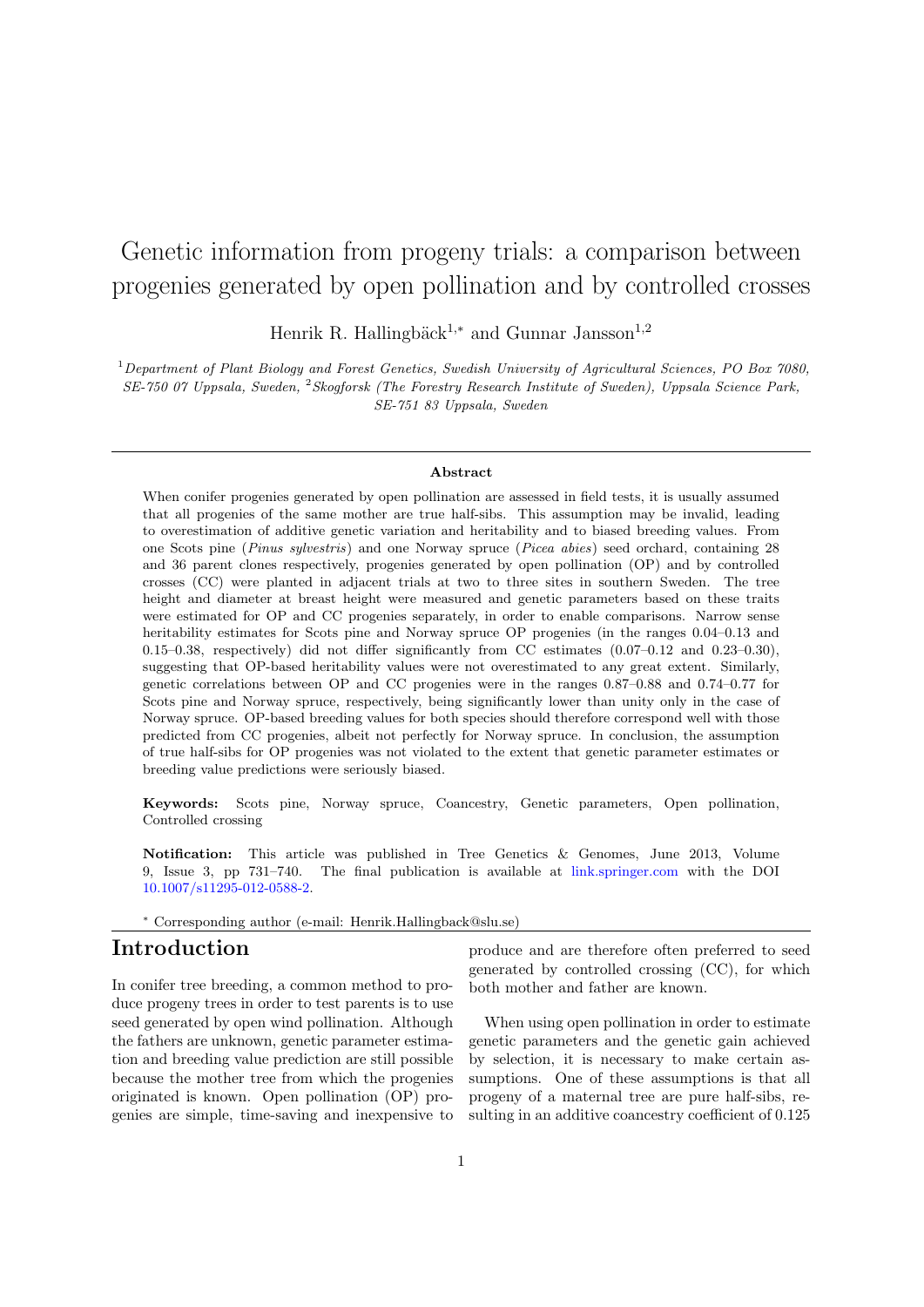[\(Falconer and Mackay,](#page-12-0) [1996\)](#page-12-0). The reliability of this assumption has sometimes been challenged, since it requires that all progeny have different fathers (perfect panmixia) and that no offspring are produced by self pollination [\(Askew and El-Kassaby,](#page-12-1) [1994;](#page-12-1) [Squillace,](#page-13-0) [1974\)](#page-13-0). Violation of these requirements usually results in overestimation of both additive genetic variances and prediction of genetic selection gain. The danger of overestimation is due not solely to the higher than expected coancestry coefficient, but may also occur as a result of inbreeding depression and to confounding with dominance genetic variation [\(Borralho,](#page-12-2) [1994\)](#page-12-2). Furthermore, breeding values predicted from progeny generated by open pollination may be biased because individual mothers may be pollinated by different sets of fathers which have different average breeding values. Differential and uneven paternal reproductive success in an open pollination situation may increase this bias further.

By genotyping OP generated progenies with molecular markers, a few studies on conifer species such as maritime pine (*Pinus pinaster* Ait.), Nordmann fir (Abies nordmanniana), red spruce (Picea rubens) and western larch (Larix occidentalis Nutt.) have determined the additive coancestry coefficient between progenies originating from a common mother; in some cases paternity assignment was also performed. Although substantial differences in paternal reproductive success were observed, the coancestry coefficient itself was not greatly affected [\(Doerksen and Herbinger,](#page-12-3) [2010;](#page-12-3) [Gaspar](#page-12-4) et al., [2009;](#page-12-4) [Hansen and Nielsen,](#page-12-5) [2010\)](#page-12-5). In some of these studies, additive genetic variances and heritabilities were estimated utilising paternity information based on marker data, and were compared with estimates where the fathers were treated as unknown and progeny were consequently assumed to be true half-sibs [\(Doerksen and](#page-12-3) [Herbinger,](#page-12-3) [2010;](#page-12-3) [El-Kassaby](#page-12-6) et al., [2011;](#page-12-6) [Hansen](#page-12-5) [and Nielsen,](#page-12-5) [2010\)](#page-12-5). It was shown that additive genetic variance estimates based on the half-sib assumption often differed considerably from estimates using paternity data but were not consistently larger. Given the limited number of parents studied, it was thus difficult to determine whether the differences were due to violation of assumption or to estimation error.

An alternative method of evaluating the reliability of OP progeny for the purpose of genetic parameter estimation and breeding value prediction is the simultaneous establishments of trials with progenies generated by controlled crosses as well as by open pollination, preferably at the same site. Studies based on this type of comparison between the methods of progeny generation have hitherto been few in number, and most have used Eucalyptus spp (e.g. [Costa e Silva](#page-12-7) et al., [2010;](#page-12-7) [Griffin and Cot](#page-12-8)[terill,](#page-12-8) [1987;](#page-12-8) [Hodge](#page-12-9) et al., [1996\)](#page-12-9). To our knowledge there are no published studies on conifers comparing genetic parameters estimated from OP and CC progenies of the same parents.

The main objective of this study was to investigate whether genetic parameters for Scots pine (Pinus sylvestris L.) and Norway spruce (Picea abies L. Karst.) estimated from progenies generated by controlled crosses and by open pollination were different. The study was also aimed at evaluating the correspondence of parental breeding values predicted from open pollination trials with those predicted from trials generated by controlled crosses. This investigation was possible because the same set of parents was used for the simultaneouslyestablished progeny trials generated both by controlled crosses and by open pollination. Genetic correlations between trials using these both crossing designs could thus be estimated.

# Materials and methods

#### Field material and measurements

Two grafted seed orchards with scions from 36 Norway spruce and 28 Scots pine plus trees were established during the years 1956–1962. The Norway spruce seed orchard was established in Maglehem (lat. 55.77◦N, long. 14.17◦E, alt. 30 m a sl) and the Scots pine seed orchard in Harastorp (lat. 56.00◦N, long. 13.87◦E, alt. 100 m a sl). The plus trees were represented by equal numbers of grafts in both seed orchards. Approximately half (15) of the Scots pine plus trees were selected in north German stands (lat.  $50.47°N-54.12°N$ ), while the rest of the Scots pine and all the Norway spruce plus trees were selected from south Swedish stands (lat. 55.87◦N–56.32◦N and 56.05◦N–58.48◦N, respectively). For both species, phenotypic plus tree selection was performed based on vigour, height, diameter, straightness, and proportion of branches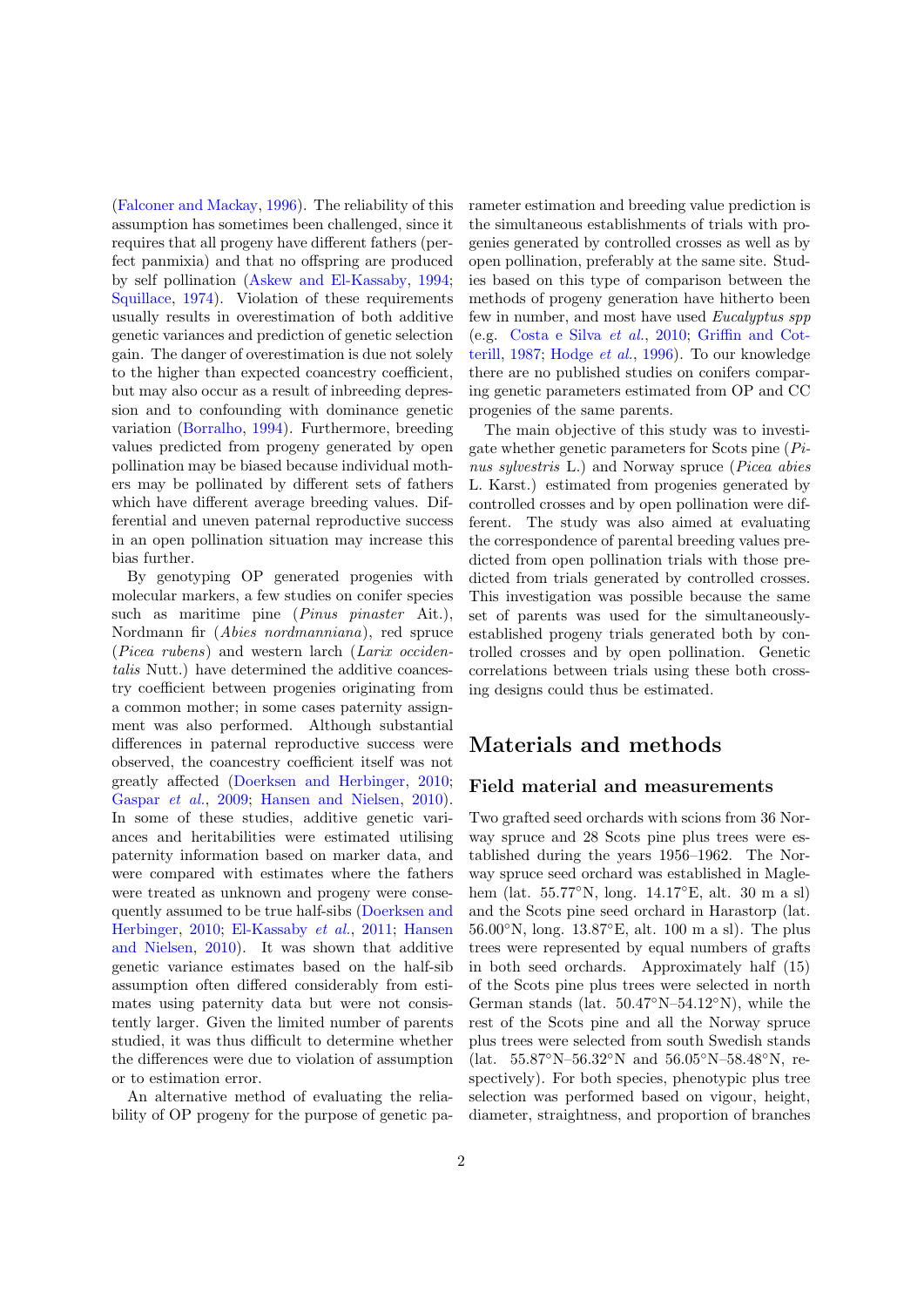with small diameters and horizontal growth.

When the seed orchards were 15–20 years old, progenies for Scots pine and Norway spruce trials were generated by controlled full-sib crosses between parent plus trees, and also by open pollination of the same parent plus trees. The controlled crossing was performed according to a circulant partial diallel mating design in which each Scots pine and Norway spruce parent was represented in six and seven crosses respectively [\(Kempthorne and](#page-13-1) [Curnow,](#page-13-1) [1961\)](#page-13-1). The offspring seed generated by open pollination was harvested during one single year. Progeny trial seedlings (2-year-old for Scots pine and 3-year-old for Norway spruce) were established at three sites for Norway spruce and two sites for Scots pine. All sites were located in southern Sweden (Lönsboda, Tönnersjö and Vetlanda; Table [1\)](#page-4-0).

Progenies from controlled crosses and from open pollination were planted at each site simultaneously, but in separate trials located very close to each other. The progenies were randomised in single-tree plots, with each open pollinated half-sib family and each controlled cross full-sib family represented at least twice in each block. The spacing was  $1.8 \times 1.8$  m for the Scots pine seedlings and 2  $\times$  2 m for Norway spruce.

After 10-12 years in the field, height growth (H1) was assessed in all progeny trials and diameter at breast height (D1) was measured in the Scots pine trials (Table [1\)](#page-4-0). For the Norway spruce trials, diameter at breast height was measured after 28-29 years in the field (D2).

#### Estimation of variance components

Estimation of variance and covariance components was carried out using restricted maximum likelihood implemented in ASReml [\(Gilmour](#page-12-10) et al., [2009\)](#page-12-10). Checklot trees were consistently excluded from the analysis. Each species and trait was analysed separately, but data from all available CC and OP progenies from all sites were analysed simultaneously. This was done by using multivariate models where, for example, height measurements from different sites and crossing designs (CC or OP) were treated as separate traits [\(Burdon,](#page-12-11) [1977\)](#page-12-11), using the following model:

$$
\mathbf{y} = \mathbf{X}_{\mathbf{b}} \mathbf{b} + \mathbf{Z}_{\mathbf{g}} \mathbf{g} + \mathbf{Z}_{\mathbf{f}} \mathbf{f} + \mathbf{e} \tag{1}
$$

where  $\mathbf{y} = [\mathbf{y}'_1 \dots \mathbf{y}'_{2s}]'$  is the trait observation vector and the vectors  $\mathbf{b} = [\mathbf{b'}_1 \dots \mathbf{b'}_{2s}]'$ ,  $\mathbf{g} =$  $[\mathbf{g}'_1 \dots \mathbf{g}'_{2s}]'$ ,  $\mathbf{f} = [\mathbf{f}'_1 \dots \mathbf{f}'_{2s}]'$  and  $\mathbf{e} = [\mathbf{e}'_1 \dots \mathbf{e}'_{2s}]'$ represent the fixed block effects, random individual additive genetic effects, random full-sib family effects and residuals partitioned into subvectors for the investigated trials 1 to 2s, where s is the number of sites. The output was arranged so that predicted effects from CC trials were located in the upper half of each vector  $(1 \text{ to } s)$  while effects from OP trials were located in the lower half  $(s+1 \text{ to } 2s)$ . The design matrices  $\mathbf{X}_\mathbf{b},$   $\mathbf{Z}_\mathbf{g}$  and  $\mathbf{Z}_\mathbf{f}$  relate observations to block, individual additive genetic and specific full-sib family effects respectively. Provenance effects between north German and south Swedish Scots pine parents were not included in the model because initial analyses indicated that such effects were negligible.

All random effects were assumed to be independently and normally distributed with expected values of zero and structured as:

<span id="page-3-0"></span>
$$
Var\left[\begin{array}{c} \mathbf{g} \\ \mathbf{f} \\ \mathbf{e} \end{array}\right] = \left[\begin{array}{ccc} \mathbf{G} \otimes \mathbf{A} & \mathbf{0} & \mathbf{0} \\ \mathbf{0} & \mathbf{F} \otimes \mathbf{I}_{\mathbf{f}} & \mathbf{0} \\ \mathbf{0} & \mathbf{0} & \mathbf{R} \otimes \mathbf{I}_{\mathbf{e}} \end{array}\right] \tag{2}
$$

where  $\bf{G}$ ,  $\bf{F}$  and  $\bf{R}$  are additive genetic, full-sib family and residual variance-covariance matrices, respectively, each having a dimension of  $2s \times 2s$ . A is the individual additive genetic coancestry matrix while  $I_f$  and  $I_e$  are identity matrices associated with the full-sib family and residual variancecovariance matrices respectively. All variances and covariances in  $\bf{F}$  pertaining to the OP trials and corresponding parts of the full-sib family effects  $([\mathbf{f'}_{s+1} \dots \mathbf{f'}_{2s}]')$  were preset at zero. Consequently all OP generated progenies with the same mother were assumed to be *true half-sibs* implying a coancestry cofficient of 0.125 (equivalent to an intraclass-correlation coefficient of 0.25) between individuals [\(Falconer and Mackay,](#page-12-0) [1996;](#page-12-0) [Squillace,](#page-13-0) [1974\)](#page-13-0). As measurements from each trial were always considered to be separate traits, there was no information available to estimate residual covariances between them and  $\bf R$  was therefore structured as a diagonal variance-covariance matrix.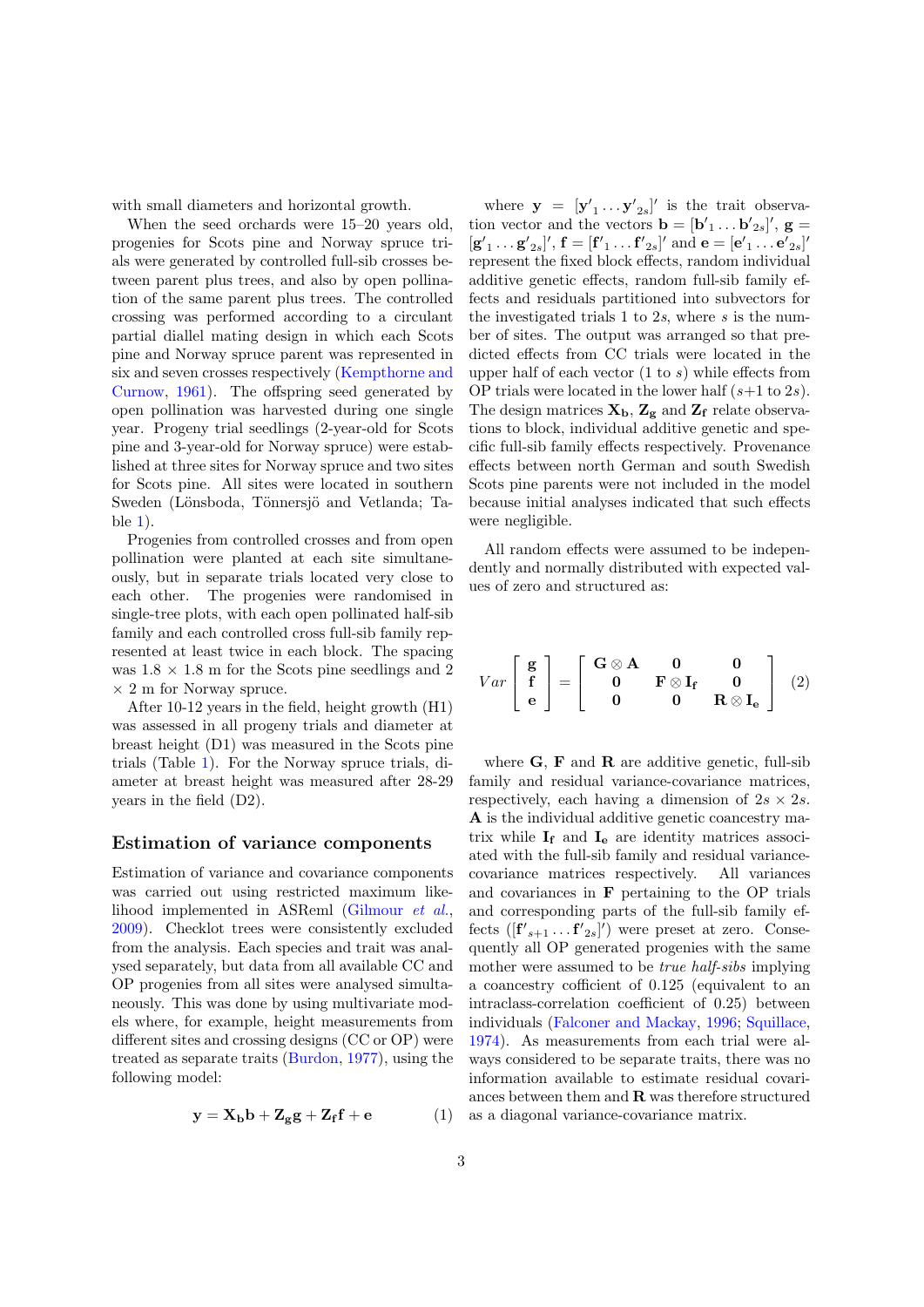|                                           | Scots pine |                   |    | Norway spruce            |    |                   |     |                   |                   |                |
|-------------------------------------------|------------|-------------------|----|--------------------------|----|-------------------|-----|-------------------|-------------------|----------------|
| Site                                      |            | Lönsboda          |    | Tönnersjö                |    | Lönsboda          |     | Tönnersjö         |                   | Vetlanda       |
| Latitude                                  |            | $56.43^{\circ}$ N |    | $56.63^{\circ}$ N        |    | $56.43^{\circ}$ N |     | $56.66^{\circ}$ N | $57.41^\circ$ N   |                |
| Longitude                                 |            | $14.32^{\circ}$ E |    | $13.07^{\circ}$ E        |    | $14.33^{\circ}$ E |     | $13.09^{\circ}E$  | $15.15^{\circ}$ E |                |
| Altitude (m a sl)                         |            | 150               |    | 55                       |    | 150               |     | 90                | 230               |                |
| Crossing type <sup><math>a</math></sup>   | CC         | 0 <sub>P</sub>    | CC | 0 <sub>P</sub>           | CC | 0 <sub>P</sub>    | CC  | 0 <sub>P</sub>    | CC                | OP             |
| No of blocks                              | 16         | 8                 | 12 | 8                        | 10 | 10                | 10  | 10                | 10                | 10             |
| No of parents                             | 28         | 24                | 28 | 24                       | 36 | 36                | 36  | 36                | 36                | 36             |
| No of crosses                             | 83         | ۰                 | 84 | $\overline{\phantom{0}}$ | 88 |                   | 115 | ۰                 | 106               | $\blacksquare$ |
| No of replicates <sup>b</sup>             | 40         | 60                | 40 | 60                       | 40 | 40                | 40  | 40                | 40                | 40             |
| Traits measured <sup><math>c</math></sup> | H1.D1      |                   |    | H1.D1                    |    | H1.D2             |     | H1,D2             | H1.D2             |                |

<span id="page-4-0"></span>Table 1: Description of the progeny trials used in this study

 $\overline{a}$  CC = controlled cross progeny trial, OP = open pollinated progeny trial  $\overrightarrow{b}$  Total number of trees per cross for CC trials and per parent for OP trials

 $c$  H1 = Height growth at age 10-12 years, D1 = Diameter at breast height at age 10-12 years,

 $D2 =$  Diameter at breast height at age 28-29 years

### Interpretation of variance components

Estimates of additive genetic variances  $(\hat{\sigma}_{Ai}^2)$  and covariances  $(\hat{\sigma}_{Aij})$  for progeny trials i and j were obtained directly from the estimated G variancecovariance matrix (Equation [2\)](#page-3-0). Dominance variance estimates  $(\hat{\sigma}_{Di}^2)$  from each CC trial *i* were calculated by multiplying the respective full-sib family  $(\hat{\sigma}_{fi}^2)$  variance components (obtained from **F**) by 4. The estimation of phenotypic variances for each trial  $(\hat{\sigma}_{P_i}^2)$  was performed in two different ways depending on whether the trial i had a CC or OP crossing design:

$$
CC: \hat{\sigma}_{Pi}^{2} = \hat{\sigma}_{Ai}^{2} + \hat{\sigma}_{fi}^{2} + \hat{\sigma}_{ei}^{2}
$$

$$
OP: \hat{\sigma}_{Pi}^{2} = \hat{\sigma}_{Ai}^{2} + \hat{\sigma}_{ei}^{2}
$$

where  $\hat{\sigma}_{ei}^2$  is the residual variance estimate from trial  $i$  extracted from  $\bf{R}$ . Based on these genetic variances and covariances and on the trait mean of trial *i*  $(\hat{\mu}_i)$ , the narrow-sense heritability  $(\hat{h}_i^2)$ , the dominance ratio  $(\hat{d}_i^2)$  and the percentage coefficient of additive genetic variation  $(\hat{CV}_{Ai})$  were calculated as:

$$
\hat{h}_i^2 = \frac{\hat{\sigma}_{Ai}^2}{\hat{\sigma}_{Pi}^2} \qquad \hat{d}_i^2 = \frac{\hat{\sigma}_{Di}^2}{\hat{\sigma}_{Pi}^2} \qquad \hat{C} V_{Ai} = 100 \frac{\hat{\sigma}_{Ai}}{\hat{\mu}_i}
$$

#### Estimation and interpretation of genetic correlations

To evaluate the correspondence between the predicted breeding values for any pair of trials  $i$  and  $j$ , additive genetic correlations  $(\hat{r}_{Aij})$  were calculated from estimated variance-covariance components of G as:

$$
\hat{r}_{Aij} = \frac{\hat{\sigma}_{Aij}}{\hat{\sigma}_{Ai}\hat{\sigma}_{Aj}}
$$

Although the additive genetic correlations  $(\hat{r}_{Ai})$ between any CC and OP trials could be regarded as an estimate of CC-OP breeding value correspondence, such an interpretation may be biased downwards because of confounding with G×E interactions. Such confounding could obviously occur when correlations between a CC trial at one site and an OP trial at another site are considered. However, similar confounding is also conceivable in the case of CC and OP progenies at the same site, because CC and OP progenies were separated in two trials. To account for these potential sources of bias, additional analyses were carried out in which all additive genetic correlations were categorized into three groups: i) additive genetic correlations between sites but within each crossing design  $(r_a)$ ; ii) additive genetic correlations between crossing designs but within each site  $(r_b)$ ; and iii) additive genetic correlations between crossing designs and across sites  $(r<sub>c</sub>)$ . The additive genetic correlations within each group were constrained to be equal.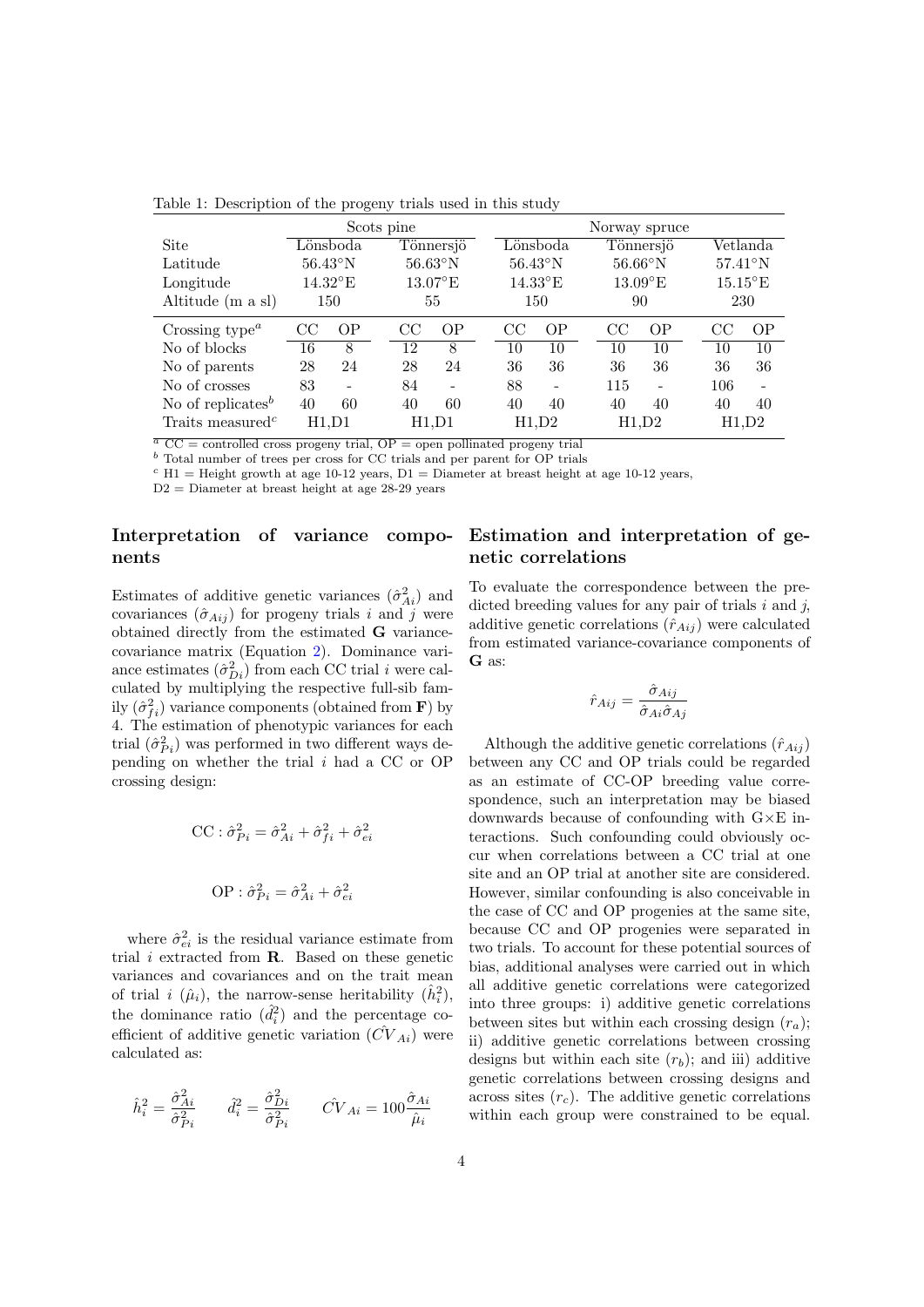Taking the analysis of one of the traits measured in Scots pine as an example, these constraints are described by the following upper triangular correlation matrix:

<span id="page-5-0"></span>
$$
\begin{bmatrix} 1 & r_{A12} & r_{A13} & r_{A14} \\ & 1 & r_{A23} & r_{A24} \\ & & 1 & r_{A34} \\ & & & 1 \end{bmatrix} = \begin{bmatrix} 1 & r_a & r_b & r_c \\ & 1 & r_c & r_b \\ & & 1 & r_a \\ & & & 1 \end{bmatrix}
$$
 (3)

CC trials are represented by subscript indices 1 and 2 and OP trials are represented by indices 3 and 4. The first site (Lönsboda) is represented by the odd indices while the other site (Tönnersjö) is represented by the even indices. The constrained additive genetic correlations were considered to be products of several correlations described as:

<span id="page-5-1"></span>a): 
$$
\hat{r}_a = \hat{r}_S \cdot \hat{r}_{ST}
$$
  
b):  $\hat{r}_b = \hat{r}_T \cdot \hat{r}_{ST}$   
c):  $\hat{r}_c = \hat{r}_T \cdot \hat{r}_S \cdot \hat{r}_{ST}$  (4)

where  $\hat{r}_S$  is the additive genetic correlation across sites (S),  $\hat{r}_T$  is the additive genetic correlation between CC and OP crossing designs (T) and  $\hat{r}_{ST}$ is the additive genetic correlation between trials within each site  $(S \times T)$ . This interpretation resembles a univariate multisite analysis where trials are considered to be hierarchically nested within sites. Then  $\hat{r}_T$ ,  $\hat{r}_S$  and  $\hat{r}_{ST}$  can be calculated as:

$$
\hat{r}_T = \frac{\hat{r}_c}{\hat{r}_a} \qquad \hat{r}_S = \frac{\hat{r}_c}{\hat{r}_b} \qquad \hat{r}_{ST} = \frac{\hat{r}_a \cdot \hat{r}_b}{\hat{r}_c}
$$

The additive genetic correlation  $\hat{r}_T$  is thus considered to reflect the correspondence in breeding values between CC and OP trials in an unbiased manner, while  $\hat{r}_S \cdot \hat{r}_{ST}$  is considered to reflect exclusively the correspondence in breeding values across environments (non-correspondence indicating G×E interactions). The assumption that  $\hat{r}_{ST}$  exclusively reflects the correspondence in breeding values across environments is reasonable because short range G×E interactions within each site would not be reproduced across sites, thus producing  $\hat{r}_{ST}$  estimates that were less than one. In contrast, the lack of correspondence between CC and OP crossing designs, caused by deviations from random mating and panmixia in the parental seed orchard, would be consistent across sites and would therefore be unlikely to affect  $\hat{r}_{ST}$ .

#### Estimation errors and parameter significance tests

The standard errors of genetic parameters were estimated by ASReml [\(Gilmour](#page-12-10) et al., [2009\)](#page-12-10) using the Taylor series expansion. To determine whether narrow-sense heritabilities of OP trials were significantly different from the corresponding CC trial heritabilities, additional analyses were performed constraining the CC and OP heritabilities at any chosen site to be equal  $(M0)$ . The significance of heritability differences was then determined by comparing the log-likelihood value of the constrained analysis  $(\lambda_{M0})$  with the corresponding value of the non-constrained analysis  $(\lambda_{Mx})$ . The log-likelihood ratio  $(-2(\lambda_{Mx} - \lambda_{M0}))$  was tested against the  $\chi^2_{df=1}$  distribution (log-likelihood ratio test) where the number of degrees of freedom  $(df)$ was given by the difference in the number of estimated parameters between non-constrained  $(Mx)$ and constrained  $(M0)$  analyses.

In the same manner we determined whether the additive genetic correlation factors  $\hat{r}_T$  and  $\hat{r}_S$  were significantly lower than unity by imposing the additional respective constraints  $\hat{r}_a = \hat{r}_c$  or  $\hat{r}_b = \hat{r}_c$ in log-likelihood ratio tests against the  $\chi_1^2$  distribution. We also determined whether the individual additive genetic correlation estimates  $(\hat{r}_{Ai}$  and constrained additive genetic correlation estimates  $(\hat{r}_a, \hat{r}_b \text{ and } \hat{r}_c)$  were significantly lower than one by constraining each of these correlations to unity. In the case of log-likelihood ratio testing genetic correlations at unity, a 50:50 mix of  $\chi_1^2$  and  $\chi_0^2$  distributions was used in accordance with the method for testing null-hypotheses of parameters at their outer boundaries [\(Jordan](#page-13-2) et al., [1999;](#page-13-2) [Self and Liang,](#page-13-3) [1987\)](#page-13-3).

### Results

#### Progeny trial trait means

The trial averages for tree height at age 10–12 years (H1) were in the range 3.1–4.3 m for both Norway spruce and Scots pine, while the diameter averages for Scots pine at the same age (D1) were 5.0–6.1 cm (Table [2\)](#page-6-0). Trial averages for diameter at breast height at age 28–29 years for Norway spruce were in the range 13.2–14.4 cm. For Scots pine, OP trait means were reduced by 2%–11% in compar-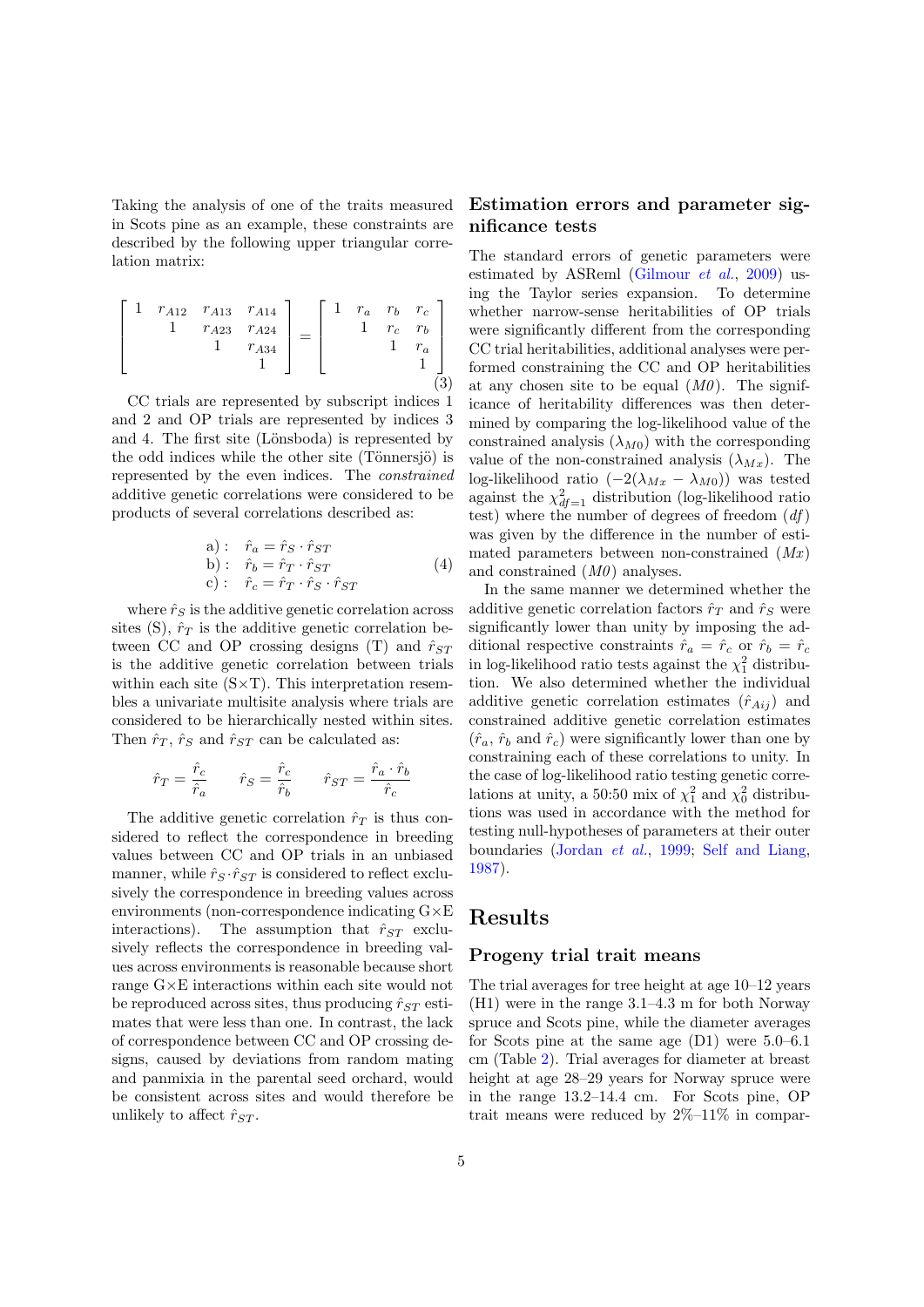| Trait         | Crossing<br>design     | No of<br>trees | Trait<br>mean      | $\hat{\sigma}_A^2$ | $\hat{\sigma}_{e}^{2}$ | $\hat{CV}_A$<br>$(\%)$ | $\hat{h}^2$ | $\hat{d}^2$ |  |
|---------------|------------------------|----------------|--------------------|--------------------|------------------------|------------------------|-------------|-------------|--|
|               |                        |                |                    |                    |                        |                        |             |             |  |
|               | Scots pine<br>Lönsboda |                |                    |                    |                        |                        |             |             |  |
| H1            | CC                     | 2403           | $3.8~\mathrm{m}$   | 0.04(0.02)         | 0.61(0.02)             | 5.4(2.3)               | 0.07(0.03)  | 0.06(0.04)  |  |
| H1            | OP                     | 1245           | $3.7~\mathrm{m}$   | 0.09(0.04)         | 0.61(0.04)             | 8.3(3.8)               | 0.13(0.06)  |             |  |
| D1            | CC                     | 2384           | $5.5~\mathrm{cm}$  | 0.3(0.1)           | 2.7(0.1)               | 9.4(3.6)               | 0.09(0.03)  | 0.06(0.04)  |  |
| D1            | OP                     | 1230           | $5.0 \text{ cm}$   | 0.4(0.2)           | 2.4(0.1)               | 12.2(5.6)              | 0.13(0.06)  |             |  |
| Tönnersjö     |                        |                |                    |                    |                        |                        |             |             |  |
| H1            | CC                     | 2892           | $3.8~\mathrm{m}$   | 0.05(0.02)         | 0.34(0.01)             | 5.6(2.1)               | 0.12(0.04)  | 0.09(0.04)  |  |
| H1            | <b>OP</b>              | 1295           | $3.6~\mathrm{m}$   | 0.04(0.02)         | 0.31(0.02)             | 5.3(2.6)               | 0.11(0.05)  |             |  |
| D1            | CC                     | 2892           | $6.1\mathrm{~cm}$  | 0.2(0.1)           | 2.4(0.1)               | 6.9(2.9)               | 0.07(0.03)  | 0.07(0.03)  |  |
| D1            | $\mathcal{OP}$         | 1294           | $5.7\mathrm{~cm}$  | 0.1(0.1)           | 2.3(0.1)               | 5.7(4.5)               | 0.04(0.03)  |             |  |
|               | Norway spruce          |                |                    |                    |                        |                        |             |             |  |
| Lönsboda      |                        |                |                    |                    |                        |                        |             |             |  |
| H1            | CC                     | 3019           | $3.5~\mathrm{m}$   | 0.41(0.11)         | 1.04(0.07)             | 18.6(5.1)              | 0.28(0.07)  | 0.05(0.03)  |  |
| H1            | <b>OP</b>              | 1359           | $4.3~\mathrm{m}$   | 0.36(0.12)         | 0.91(0.10)             | 13.9(4.5)              | 0.28(0.09)  |             |  |
| D2            | CC                     | 2717           | $13.2 \text{ cm}$  | 7.7(2.1)           | 17.3(1.2)              | 20.9(5.8)              | 0.30(0.07)  | 0.06(0.03)  |  |
| $\mathrm{D}2$ | <b>OP</b>              | 1334           | $13.4 \text{ cm}$  | 6.9 $(2.1)$        | 13.1(1.8)              | 19.5(6.0)              | 0.34(0.10)  |             |  |
| Tönnersjö     |                        |                |                    |                    |                        |                        |             |             |  |
| H1            | CC                     | 3765           | $3.9 \text{ m}$    | 0.20(0.05)         | 0.63(0.03)             | 11.2(3.1)              | 0.23(0.06)  | 0.09(0.03)  |  |
| H1            | <b>OP</b>              | 1247           | $3.1~\mathrm{m}$   | 0.25(0.08)         | 0.41(0.06)             | 16.4 $(5.0)$           | 0.38(0.11)  |             |  |
| $\mathbf{D}2$ | CC                     | 3450           | 14.4 cm            | 3.6(1.0)           | 9.2(0.6)               | 13.3(3.5)              | 0.28(0.06)  | 0.03(0.02)  |  |
| $\mathrm{D}2$ | <b>OP</b>              | 1073           | $13.2\mathrm{~cm}$ | 2.7(0.9)           | 7.1(0.8)               | 12.3(4.3)              | 0.27(0.09)  |             |  |
| Vetlanda      |                        |                |                    |                    |                        |                        |             |             |  |
| H1            | CC                     | 3804           | $3.4 \text{ m}$    | 0.17(0.05)         | 0.50(0.03)             | 12.1(3.4)              | 0.24(0.06)  | 0.11(0.03)  |  |
| H1            | OP                     | 1374           | $3.8~\mathrm{m}$   | 0.09(0.04)         | 0.55(0.04)             | 8.1(3.3)               | 0.15(0.06)  |             |  |
| D2            | CC                     | 3725           | $13.7 \text{ cm}$  | 5.2(1.4)           | 11.7(0.8)              | 16.6 $(4.4)$           | 0.30(0.07)  | 0.04(0.02)  |  |
| D2            | <b>OP</b>              | 1356           | $14.0\mathrm{~cm}$ | 3.4(1.2)           | 12.2(1.1)              | 13.1(4.6)              | 0.21(0.07)  |             |  |

<span id="page-6-0"></span>Table 2: Number of observations, mean, additive genetic variance  $(\hat{\sigma}_A^2)$ , residual variance  $(\hat{\sigma}_e^2)$ , additive genetic coefficients of variation  $(\hat{CV}_A)$ , heritability  $(\hat{h}^2)$ , and dominance ratio  $(\hat{d}^2)$  estimated for height growth at age 10-12 years (H1) and diameter at breast height at ages 10-12 years (D1) and 28-29 years (D2) assessed at different trials generated by controlled crosses (CC) or by open pollination (OP)

Note: Standard errors are given in parentheses. None of the  $\hat{h}^2$  estimates from OP trials were significantly different from their respective estimates from CC trials ( $p \geq 0.05$ )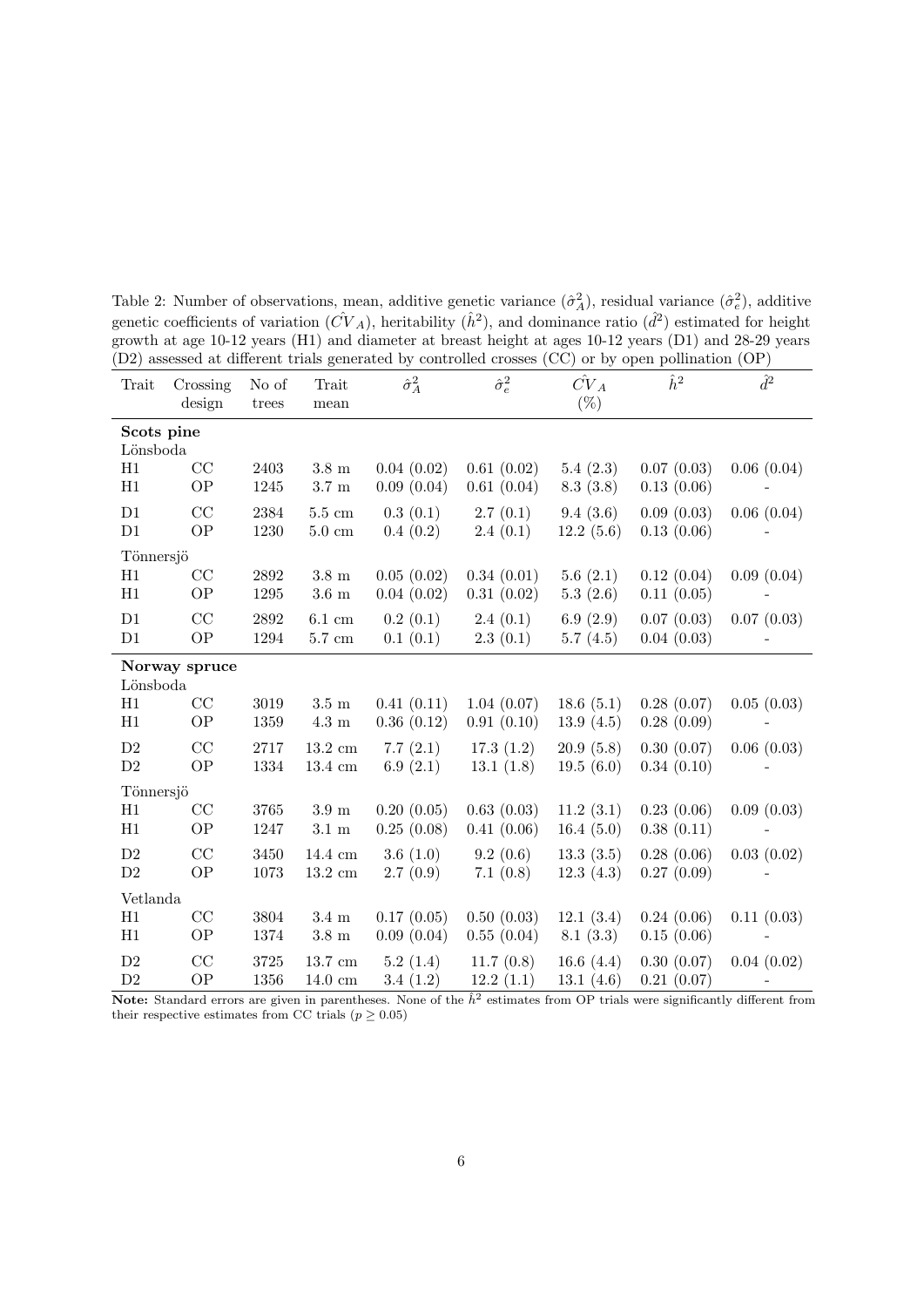ison with CC averages and thus trees in OP trials showed a slight tendency to grow more slowly while Norway spruce OP trait averages were between 21% smaller and 23% larger than the corresponding CC trait averages. The average growth of the checklots was consistent with these patterns suggesting that environmental factors were the primary source of the observed differences. Tree survival was 72% and higher in the Scots pine trials and 82% and higher in the Norway spruce trials.

## Genetic coefficient of variation and heritability

In all Scots pine progeny trials, the estimates of both additive genetic coefficient of variation  $\left(\overline{CV}_A\right)$ and heritability  $(5\% - 12\%$  and  $0.04 - 0.13$  respectively) were low (Table [2\)](#page-6-0), and their respective standard errors were considerable (2%–6% and 0.03–0.06) compared with the estimates. However, the Norway spruce trials exhibited higher  $CV_A$ values (8%–21%) and higher heritability estimates  $(0.15-0.38)$ , though the standard errors of these parameters  $(3\% - 6\%$  and  $0.06 - 0.11)$  were similar to those of Scots pine .

 $\hat{CV}_A$  and heritabilities estimated from OP trials varied considerably when compared with the corresponding estimates from CC trials for both species (Table [2\)](#page-6-0); they could be either substantially smaller or substantially larger than the CC estimates. The differences between OP and CC estimates were therefore not systematic, and moreover OP and CC estimates of heritability were never significantly different from each other at the 0.05 level. On average, Scots pine OP trials exhibited heritability estimates 29% larger than those from CC trials while the estimates from Norway spruce OP were on average only 1% larger than the corresponding averages from CC trials. The traits investigated (H1, D1 and D2) did not differ appreciably with respect to heritability or  $\tilde{CV}_A$  estimates. Dominance ratio estimates  $(d^2)$  in the CC trials were consistently low (0.03–0.11) for both species and their estimation errors were considerable (0.02– 0.09).

## Genetic correlations between progeny trials

Additive genetic correlation estimates  $(\hat{r}_A)$  between CC and OP progeny trials of Scots pine (Table [3\)](#page-8-0) had an average value of 0.91, were distributed across a wide range (0.41–1.09), and had relatively large standard errors (in the range 0.14–0.32); only two out of eight CC-OP correlation estimates (CC Lon - OP Ton for both traits) were significantly lower than unity. Additive genetic correlations estimated across sites and trials (environments) but within crossing design were on average 0.93, falling in the range 0.77–1.04, and only one of these values was significantly lower than unity. Additive CC-OP genetic correlation estimates for Norway spruce (Table [4\)](#page-8-1) had an average value of 0.65, falling in the range  $0.44-0.80$ , and all  $(18)$  were significantly lower than one. Standard errors of the CC-OP genetic correlations were in the range 0.12–0.18 and generally smaller than the corresponding errors observed for Scots pine. Norway spruce genetic correlations estimated within crossing type but across environments were on average 0.83, within the range 0.63–1.02, and eight out of the twelve values were significantly lower than unity, suggesting G×E interactions. The traits studied did not show any appreciable differences in terms of additive genetic correlation estimates in either species.

## Genetic correlations between crossing designs and environments

By categorising the genetic correlations into groups with respect to the relationship between each pair of variates studied and by constraining the correlation estimates within these groups to be equal (Equation [3\)](#page-5-0), overall estimates for the data across all sites could be obtained (Table [5\)](#page-10-0). It was also possible to obtain OP-CC genetic correlations adjusted for the potential effects of G×E interactions (Equation [4\)](#page-5-1). In Scots pine, none of the adjusted genetic correlations between OP and CC crossing designs  $(\hat{r}_T)$  were significantly lower than unity (0.87–0.88) and they were within the range of the genetic correlations unadjusted for the effect of the G $\times$ E interactions ( $\hat{r}_b$  and  $\hat{r}_c$  in the range 0.73–1.06). Genetic correlations estimated across environments  $(\hat{r}_a)$  were in the range 0.83–0.95 and only one of them was significantly lower than unity.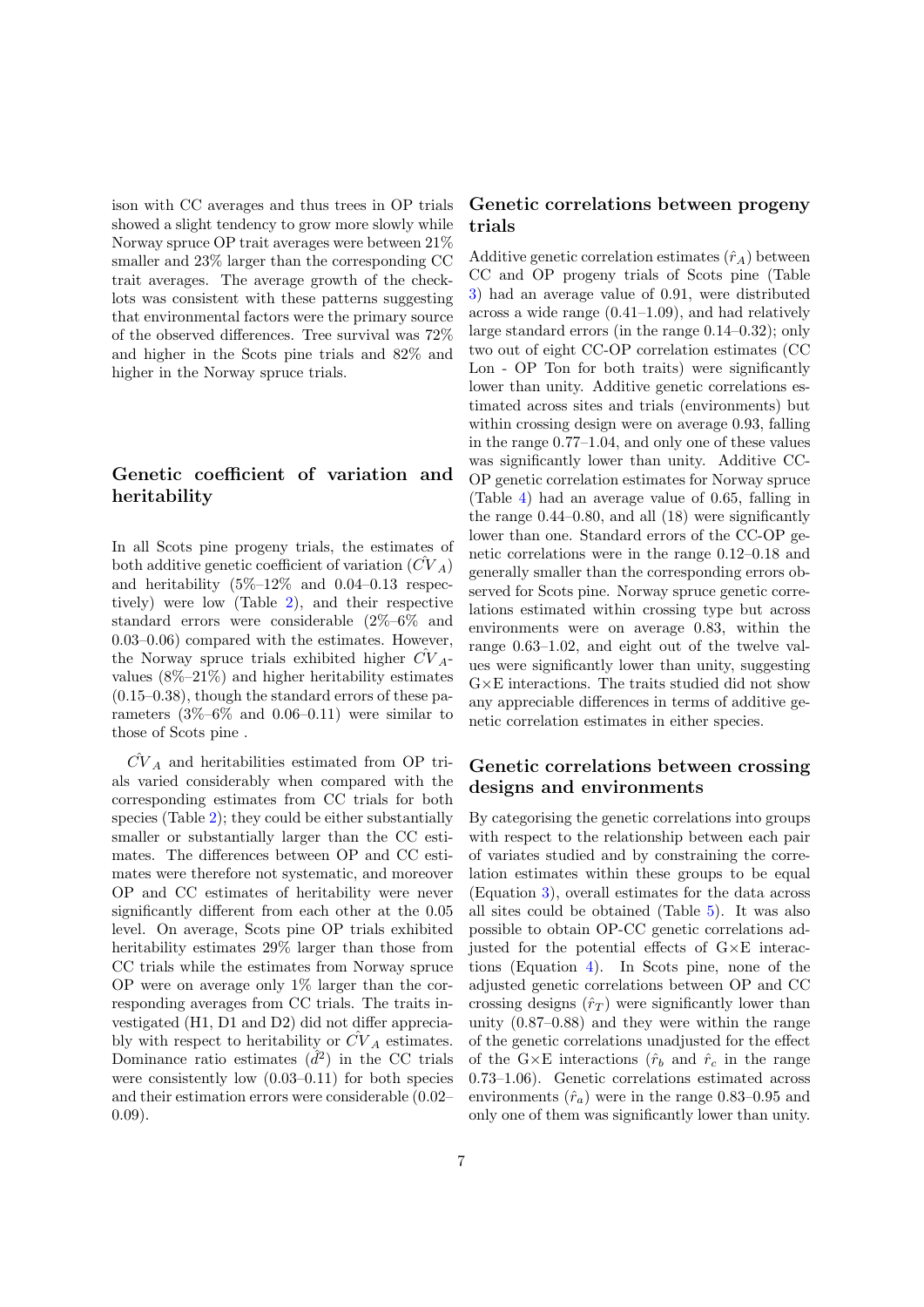<span id="page-8-0"></span>Table 3: Additive genetic correlations  $(\hat{r}_A)$  between individual Scots pine controlled cross (CC) and open pollination (OP) trials located at Lönsboda (Lon) and Tönnersjö (Ton) estimated for height (H1, upper diagonal) and diameter at breast height (D1, lower diagonal)

|              | Controlled crosses |            |            | Open pollination |  |  |
|--------------|--------------------|------------|------------|------------------|--|--|
| <b>Sites</b> | Lon                | Ton        | Lon        | Ton              |  |  |
| CC Lon       |                    | 0.90(0.12) | 1.09(0.15) | 0.63(0.26)       |  |  |
| $CC$ Ton     | 0.77(0.16)         |            | 0.98(0.14) | 1.00(0.15)       |  |  |
| OP Lon       | 1.09(0.14)         | 0.99(0.16) |            | 1.01(0.18)       |  |  |
| OP Ton       | 0.41(0.38)         | 1.05(0.33) | 1.04(0.32) |                  |  |  |

Note: Standard errors are given in parentheses and correlation estimates significantly lower than unity  $(p < 0.05)$  are given in bold.

<span id="page-8-1"></span>Table 4: Additive genetic correlations  $(\hat{r}_A)$  between individual Norway spruce controlled cross (CC) and open pollination (OP) trials located at Lönsboda (Lon), Tönnersjö (Ton) and Vetlanda (Vet) estimated for height (H1, upper diagonal) and diameter at breast height (D2, lower diagonal)

|              |                                                        | Controlled crosses                                        | Open pollination          |            |                                                 |                      |
|--------------|--------------------------------------------------------|-----------------------------------------------------------|---------------------------|------------|-------------------------------------------------|----------------------|
| <b>Sites</b> | Lon                                                    | Ton                                                       | Vet                       | Lon        | Ton                                             | Vet.                 |
| CC Lon       | $\sim 100$                                             | 0.87(0.07)                                                | 0.81(0.08)                | 0.63(0.16) | $0.52(0.16)$ $0.63(0.18)$                       |                      |
| CC Ton       | 0.71(0.10)                                             | $\mathcal{L}_{\text{max}}$ and $\mathcal{L}_{\text{max}}$ | 0.92(0.05)                |            | $0.60$ $(0.16)$ $0.72$ $(0.12)$ $0.63$ $(0.18)$ |                      |
|              | $CC$ Vet $0.87$ (0.06)                                 | 0.87(0.06)                                                | $\sim 10^{-10}$ m $^{-1}$ |            | $0.68$ $(0.14)$ $0.59$ $(0.15)$ $0.63$ $(0.18)$ |                      |
|              | OP Lon $0.65$ (0.14) $0.44$ (0.17) $0.66$ (0.13)       |                                                           |                           |            | 0.63(0.16)                                      | 0.84(0.16)           |
|              | OP Ton $0.80$ $(0.12)$ $0.78$ $(0.12)$ $0.75$ $(0.13)$ |                                                           |                           | 0.62(0.17) | $\overline{\phantom{a}}$                        | 0.86(0.14)           |
|              | OP Vet $0.66$ (0.15) $0.56$ (0.17) $0.75$ (0.13)       |                                                           |                           | 1.02(0.09) | 0.91(0.13)                                      | $\sim 100$ m $^{-1}$ |

Note: Standard errors are given in parentheses and correlation estimates significantly lower than unity  $(p < 0.05)$  are given in bold.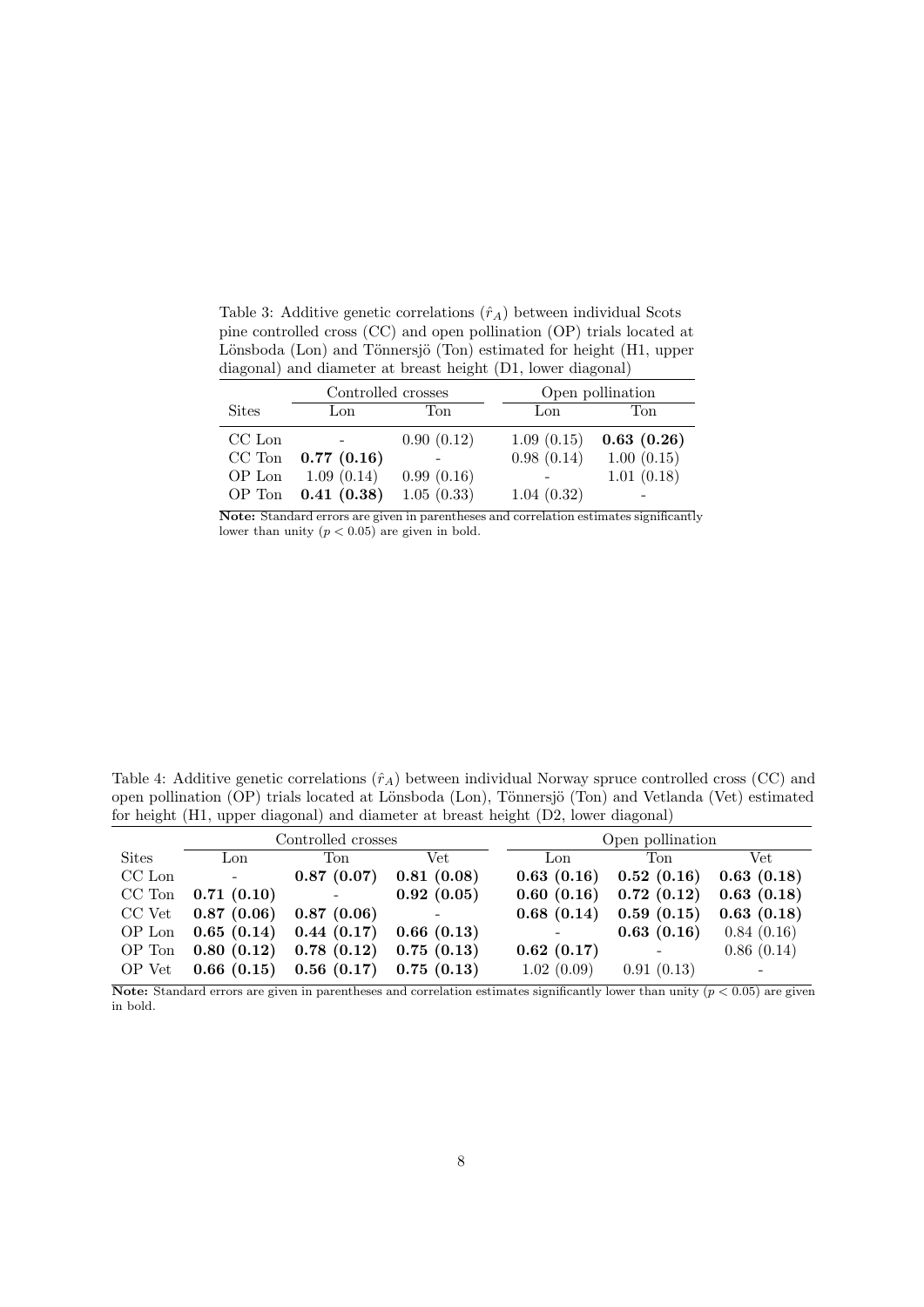For Norway spruce, the adjusted OP-CC genetic correlation estimates  $(\hat{r}_T)$  were also high (0.74– 0.77), but lower than those for Scots pine, and all were significantly lower than unity (Table [5\)](#page-10-0). The corresponding OP-CC genetic correlations unadjusted for the effects of  $G \times E$  interactions  $(\hat{r}_b$  and  $\hat{r}_c$ ) were slightly lower (in the range 0.61–0.72) than the  $\hat{r}_T$  values, suggesting that  $G \times E$  interactions may have biased the former estimates. The genetic correlations estimated across sites and trials  $(\hat{r}_a)$ were both 0.83 and significantly lower than unity, indicating the presence of  $G \times E$  interactions. Thus, both crossing design and environment were found to interact significantly with genotype in the case of Norway spruce; however, because the estimates were high, the extent of the interactions appeared to be limited.

# Discussion

Doubts have been expressed as to whether the assumption of *true half-sibs* is reasonable for progenies generated by open pollination [\(Askew and](#page-12-1) [El-Kassaby,](#page-12-1) [1994;](#page-12-1) [Borralho,](#page-12-2) [1994;](#page-12-2) [Squillace,](#page-13-0) [1974\)](#page-13-0). However, there are few reports of studies using experimental data to prove or refute the validity of this assumption with respect to the estimation of genetic parameters.

The genetic material in this study was restricted to 28 Scots pine and 36 Norway spruce parents, and this imposes certain limits on the precision of genetic parameter estimates. In addition, the separate establishment of CC and of OP progeny at each site introduced the problem that estimates of genetic correlation between CC and OP trials may suffer from downward bias due to confounding with  $G\times E$  interactions. However, since the same genetic material was established at several sites it was possible to account for such a bias by partitioning correlation estimates from a restricted multivariate analysis into non-confounded genetic correlation factors across crossing designs and environments (Equations  $3 \& 4$  $3 \& 4$ ).

#### OP-CC differences in genetic variation

Individual estimates of  $\hat{CV}_A$  and heritability in OP trials of Scots pine and Norway spruce varied considerably in relation to the corresponding CC trial estimates (Table [2\)](#page-6-0), but OP estimates were not consistently larger than the corresponding CC estimates and the parameters were never significantly different from each other. The differences between OP and CC estimates of  $\tilde{CV}_A$  and heritability could therefore be explained by estimation errors and the limited number of parents studied as well as by violation of the true half-sib assumption. When taken as an average across sites, OP estimates of heritability were 29% and 1% greater than the corresponding CC estimates for Scots pine and Norway spruce respectively. The seemingly larger average overestimation observed for Scots pine should be interpreted with caution as heritability estimates per se were very low and the OP overestimation of heritability was thus only 0.02 in the absolute sense.

These results agree with the general observations made by Scots pine and Norway spruce tree breeders that OP trial estimates of heritability tend to be similar to those of CC trials (reported for Scots pine by [Hannrup](#page-12-12) et al., [2008\)](#page-12-12), although it should be cautioned that comparisons between progeny trials generated by different sets of parents are very difficult. The results of this study are also consistent with earlier molecular marker genotyping studies reporting that OP progeny from Scots pine and Norway spruce seed orchards were almost exclusively generated by outcrossing [\(Burczyk](#page-12-13) et al., [2004;](#page-12-13) [Muona and Harju,](#page-13-4) [1989;](#page-13-4) [Pakkanen](#page-13-5) et al., [2000;](#page-13-5) [Shimono](#page-13-6) et al., [2011;](#page-13-6) [Torimaru](#page-13-7) et al., [2012\)](#page-13-7) thereby excluding one important source of genetic parameter estimation bias.

For other conifer species such as maritime pine, Nordmann fir and red spruce similar marker studies also reported outcrossing ratios in OP progeny to be close to one [\(Doerksen and Herbinger,](#page-12-3) [2010;](#page-12-3) [Gaspar](#page-12-4) et al., [2009;](#page-12-4) [Hansen and Nielsen,](#page-12-5) [2010\)](#page-12-5), and furthermore reported OP half-sib coancestry coefficients to be in the range 0.130–0.145 implying an additive genetic variance overestimation by, at most 16%, given that OP half-sibs had been assumed to be true half-sibs. Some investigators included paternity data using molecular markers when estimating heritabilities of OP progeny and compared these estimates to the corresponding estimates where fathers were treated as unknown, a situation resembling the comparison between OP and CC progeny in this study. Such an investigation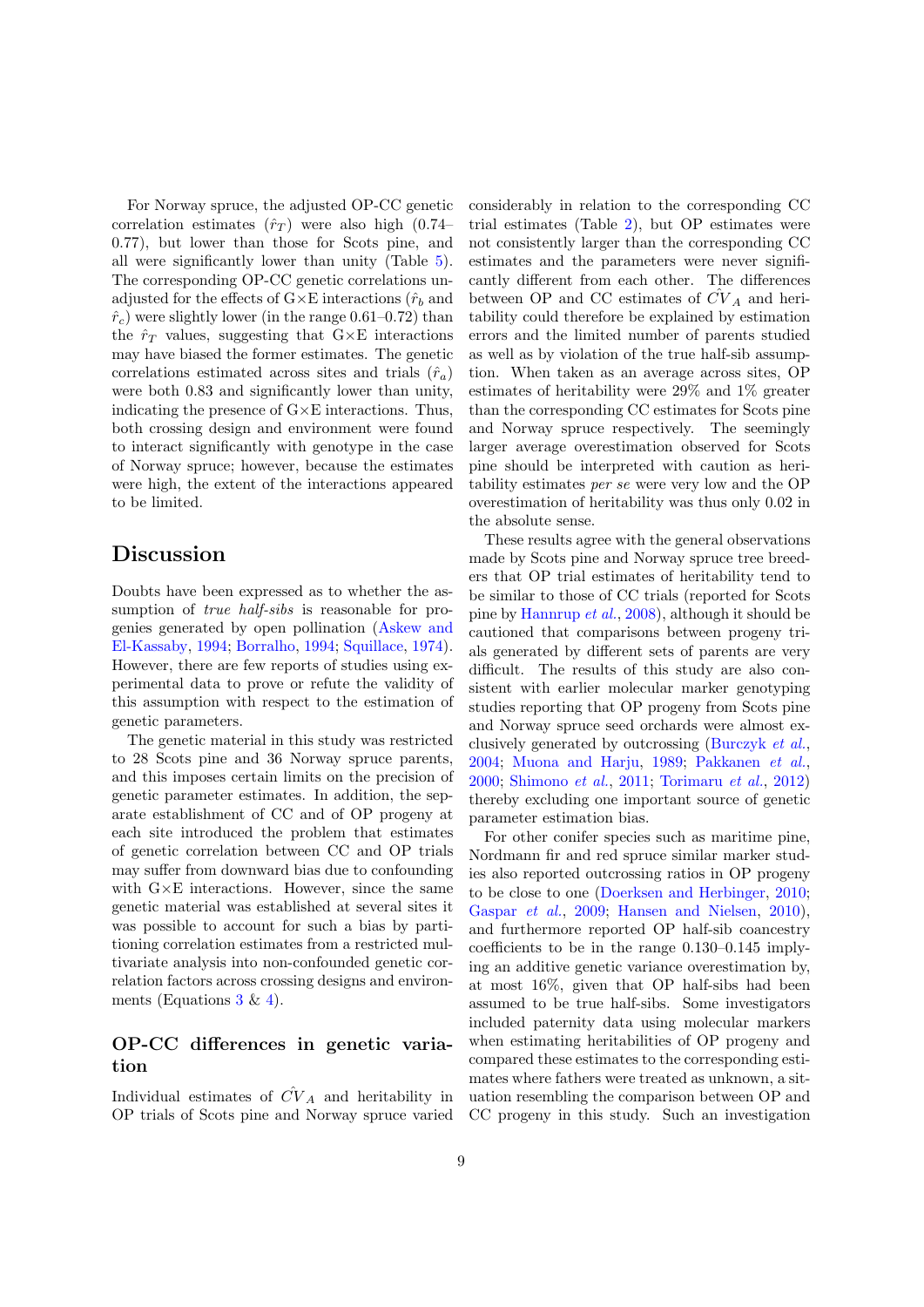<span id="page-10-0"></span>Table 5: Additive genetic correlations constrained to be equal:  $(\hat{r}_a)$  across sites but within crossing design,  $(\hat{r}_b)$  within sites but across crossing designs,  $(\hat{r}_c)$ across sites and crossing designs; and the adjusted unbiased additive genetic correlations:  $(\hat{r}_T)$  between crossing designs,  $(\hat{r}_S)$  across sites and  $(\hat{r}_{ST})$  across trials within sites, for tree height (H1) and diameter at breast height (D1, D2) in Scots pine and Norway spruce

|                                                                    |            | Scots pine | Norway spruce |            |  |  |  |  |  |
|--------------------------------------------------------------------|------------|------------|---------------|------------|--|--|--|--|--|
| Correlations                                                       | H1         | D1         | H1            | D2         |  |  |  |  |  |
| Constrained additive genetic correlations                          |            |            |               |            |  |  |  |  |  |
| $\hat{r}_a = \hat{r}_S \cdot \hat{r}_{ST}$                         | 0.95(0.10) | 0.83(0.13) | 0.83(0.05)    | 0.83(0.05) |  |  |  |  |  |
| $\hat{r}_b = \hat{r}_T \cdot \hat{r}_{ST}$ 1.06 (0.12) 1.05 (0.17) |            |            | 0.68(0.10)    | 0.72(0.09) |  |  |  |  |  |
| $\hat{r}_c = \hat{r}_T \cdot \hat{r}_S \cdot \hat{r}_{ST}$         | 0.83(0.12) | 0.73(0.17) | 0.61(0.11)    | 0.64(0.10) |  |  |  |  |  |
| Adjusted additive genetic correlations                             |            |            |               |            |  |  |  |  |  |
| CC - OP, $\hat{r}_T$                                               | 0.87       | 0.88       | 0.74          | 0.77       |  |  |  |  |  |
| Across sites, $\hat{r}_S$                                          | 0.78       | 0.69       | 0.90          | 0.89       |  |  |  |  |  |
| Within site, $\hat{r}_{ST}$                                        | 1.22       | 1.20       | 0.92          | 0.94       |  |  |  |  |  |

Note: Standard errors are given in parentheses and correlation estimates significantly lower than unity  $(p < 0.05)$  are given in bold.

in western larch [\(El-Kassaby](#page-12-6) et al., [2011\)](#page-12-6) found, in contrast to our results, that the heritability for tree height estimated by using the half-sib assumption was over twice as large as the corresponding estimate utilizing paternity information. The OP progeny of the latter study was however generated by a limited number of mothers (15) located in a seed orchard that comprised a greater number of parents (41). Consequently, the addition of paternity data increased the number of parents investigated considerably and the differences between heritability estimates utilizing and not utilizing paternity information may therefore have been due to a sample effect as well as the violation of the halfsib assumption. [Hansen and Nielsen](#page-12-5) [\(2010\)](#page-12-5) investigated several quantitative traits measured on OP progenies of 23 Nordmann fir parents (both fathers and mothers) and observed, in results similar to those reported here, that individual heritabilities estimated without paternity information could be considerably larger as well as smaller in comparison with their respective estimates including paternity.

Although the observations made by us and by others do not rule out the possibility that heritability and  $\tilde{CV}_A$  may be overestimated to some extent, the results from this study nevertheless imply that systematic overestimation of these parameters for Norway spruce and Scots pine OP progenies due to violation of the true half-sib assumption is minor.

#### Genetic correlations between OP and CC trials

Genetic correlations between Scots pine OP and CC trials were generally very high and were close to unity (about 0.9) when adjusted for confounding with  $G \times E$  interactions (Tables [3](#page-8-0) and [5\)](#page-10-0), but should nonetheless be interpreted with caution because the estimation errors were very large due to the small number of parents investigated and to the consistently low additive genetic variances observed (Table [2\)](#page-6-0). The genetic correlation estimates between Norway spruce OP and CC trials were also high (Table [4\)](#page-8-1), approximately 0.75 when adjusted for  $G \times E$  interactions, but were nonetheless significantly lower than unity. Despite the indication that OP progeny breeding values for Norway spruce may be biased to some extent, the high genetic correlations between CC and OP trials still suggest that OP breeding values for Norway spruce and Scots pine can be as reliable as those estimated from CC trials provided that a sufficiently high number of OP progenies are measured.

It should be noted that the flowering of Norway spruce is known to be irregular and sporadic and that male reproductive success is more uneven among Norway spruce individuals [\(Burczyk](#page-12-13) et al., [2004;](#page-12-13) [Shimono](#page-13-6) et al., [2011\)](#page-13-6) than among Scots pines [\(Torimaru](#page-13-7) *et al.*, [2012\)](#page-13-7). Consequently, it is possible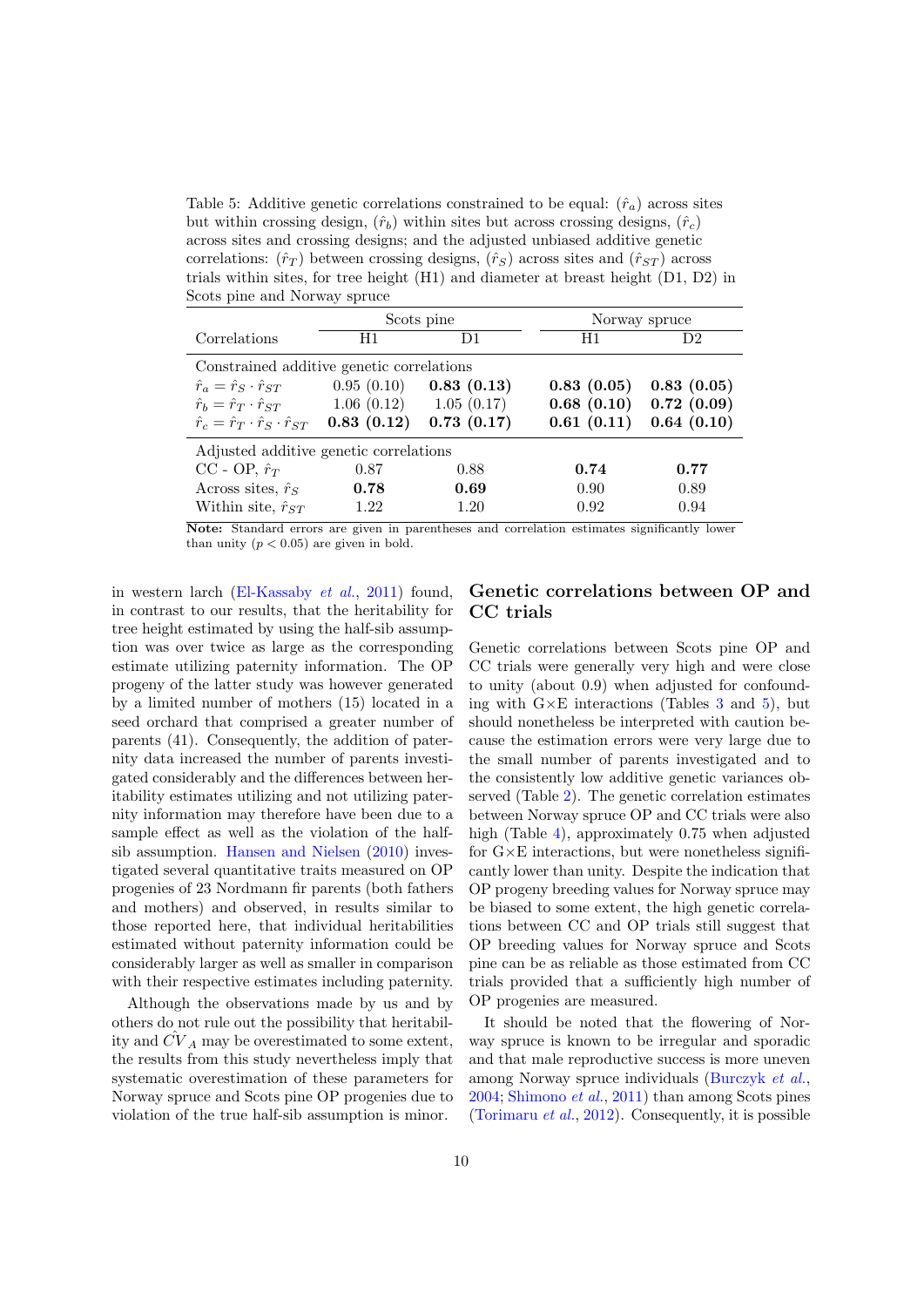that the Norway spruce mothers were fertilized by pollen of different and restricted sets of fathers with different average breeding values, thereby influencing the breeding values of the OP progeny and decreasing the CC-OP genetic correlation. Under such conditions, specific full-sib family effects originating from the dominance genetic variation may also bias OP based breeding values because certain full-sib families could be overrepresented within OP progeny.

To our knowledge, no other studies on conifers have estimated genetic correlations between the results of OP and CC trials on the same genetic material. However correlations between breeding values predicted using a simple half-sib family model and breeding values predicted by a full-sib family model were estimated in the earlier mentioned studies which used molecular markers to identify fathers [\(Doerksen and Herbinger,](#page-12-3) [2010;](#page-12-3) [El-Kassaby](#page-12-6) [et al.](#page-12-6), [2011;](#page-12-6) [Hansen and Nielsen,](#page-12-5) [2010\)](#page-12-5). The correlation estimates from those studies were all moderate to high (0.44–0.97), and thus largely consistent with the results of this study. Overall, the high genetic OP-CC correlations suggests that parental ranking using OP progenies is quite reliable in comparison to using full-sib trials and that the small discrepancies (found in Norway spruce) give very little cause for concern.

## Comparisons of studies on spruce, pine and Eucalyptus spp.

For some Eucalypt tree species such as Eucalyptus regnans F. Muell., Eucalyptus globulus ssp. globulus Labill. and Eucalyptus nitens (Deane & Maiden) Maiden, comparisons of genetic parameters estimated from OP and CC progenies of the same genetic origin have been published (e.g. [Costa](#page-12-7) [e Silva](#page-12-7) et al., [2010;](#page-12-7) [Griffin and Cotterill,](#page-12-8) [1987;](#page-12-8) [Hodge](#page-12-9) et al., [1996;](#page-12-9) [Jordan](#page-13-2) et al., [1999\)](#page-13-2). In contrast to observations made on spruces and pines, additive genetic variances estimated from Eucalypt OP progenies were frequently four times as large as additive genetic variances estimated from progenies generated by controlled crosses given that the classical assumption of true half-sibs was made. The same investigators also found that genetic correlations between progeny generated by open pollination and controlled crossing were frequently poor (they could be as low as -0.46). Given these results, it is not surprising that OP progeny of the Eucalypt species referred to above were considered unsuitable for progeny testing, while in contrast, for some conifers OP progenies appear to be as reliable as those generated from controlled crosses.

One important factor that could explain the different conclusions drawn from Eucalypts and from conifers is that open pollination in Eucalypts tends to produce a substantial percentage of severely inbred, but viable, progenies due to self fertilization [\(Borralho,](#page-12-2) [1994;](#page-12-2) [Hardner and Potts,](#page-12-14) [1997\)](#page-12-14). In several conifer species, Scots pine and Norway spruce being no exception, such selfed progenies have been eliminated already at the seed stage due to early and extreme inbreeding depression (Kärkkäinen and Savolainen, [1993;](#page-13-8) [Koski,](#page-13-9) [1971;](#page-13-9) [Williams,](#page-13-10) [2007\)](#page-13-10). Furthermore, eucalypts are naturally insect pollinated and paternal reproductive success may therefore be highly uneven.

#### Practical implications and conclusions

Heritability and  $CV_A$  estimated from progeny of Norway spruce and Scots pine generated by open pollination were not significantly different from those of progeny generated by controlled crosses and consequently large overestimations of these parameters due to the assumption of true half-sibs appear very unlikely in Norway spruce and Scots pine. Genetic correlations between OP and CC trials were furthermore very close to unity in Scots pine and high (approximately 0.75) for Norway spruce suggesting that parent breeding values based on OP progenies of these species should be fairly unbiased.

With respect to the estimation of additive genetic parameters and selection of superior parents (backward selection), the results of this study consequently suggest that progeny testing using open pollination are fully adequate and that the benefits of using controlled crossing designs or paternity assignment would be small. However, efficient selection of progenies (forward selection) and controlling the buildup of coancestry require progeny trials with full pedigree information. In this respect the assignment of fathers to OP progeny (or of any progeny) by molecular marker genotyping, a strategy often called breeding without breeding [\(El-](#page-12-15)Kassaby and Lstiburek, [2009\)](#page-12-15) offer an alternative to controlled cross designs.

Estimation errors of the genetic parameters of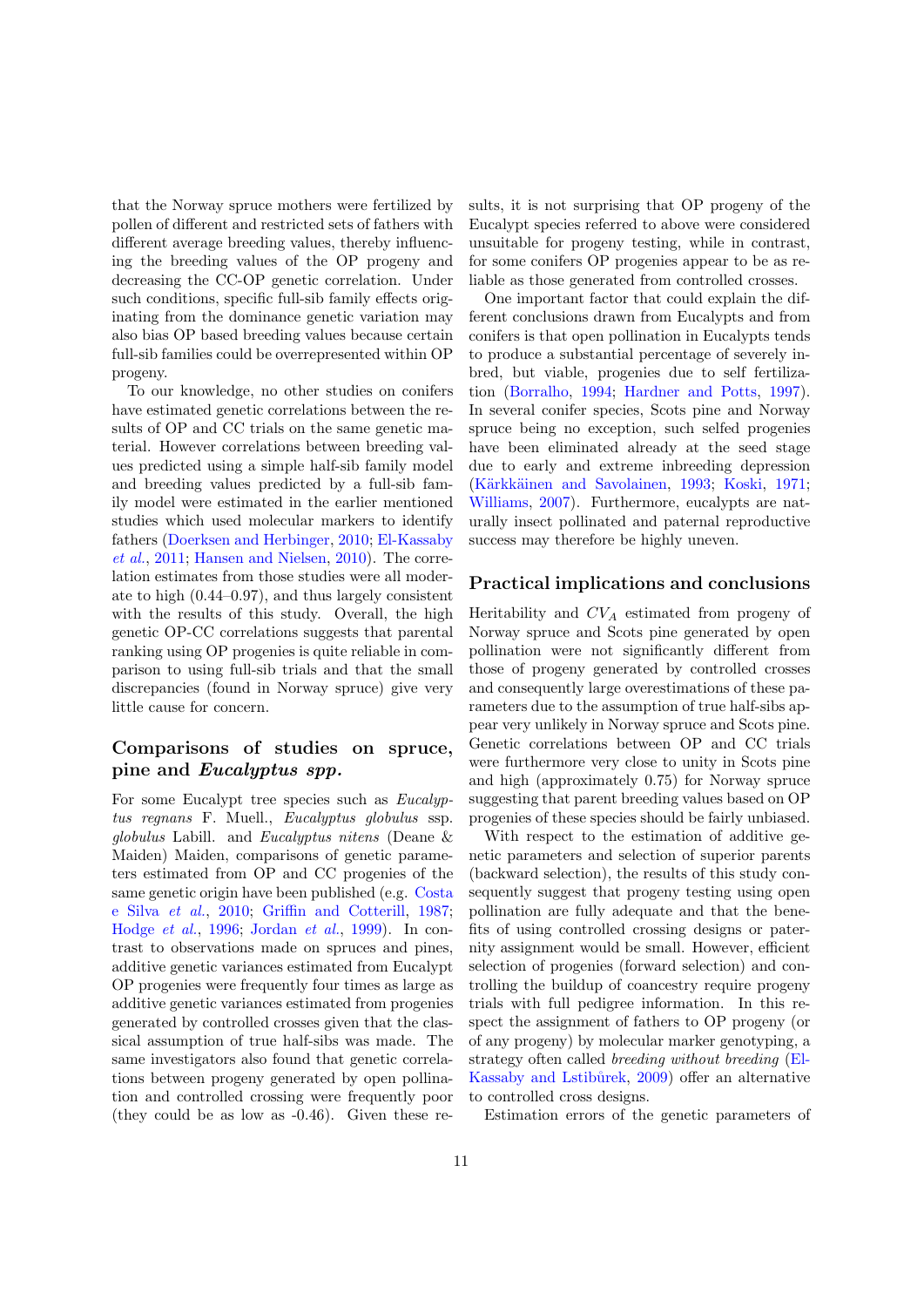this study were generally considerable. Future research should therefore use molecular marker assisted paternity assignment in progeny trials generated from a larger set of parents than that of the current study in order to increase the precision of genetic parameter estimates to the point that also minor overestimation of  $CV_A$  and heritability could be detected and to better confirm the OP-CC genetic correlation estimates observed in this study.

# Acknowledgements

This study was financed by the Swedish Forest Tree Breeding Association. The authors also acknowledge the three anonymous reviewers who contributed to the improvement of this manuscript. This study was financed by the Swedish Forest Tree Breeding Association, grant number 99 (2003).

## References

- <span id="page-12-1"></span>Askew, G.R. and El-Kassaby, Y.A. (1994) Estimation of relationship coefficients among progeny derived from wind-pollinated orchard seeds. Theor. Appl. Genet. 88, 267–272
- <span id="page-12-2"></span>Borralho, N.M.G. (1994) Heterogeneous selfing rates and dominance effects in estimating heritabilities from open-pollinated progeny. Can. J. For. Res. 24, 1079–1082
- <span id="page-12-13"></span>Burczyk, J., Lewandowski, A. and Chalupka, W. (2004) Local pollen dispersal and distant gene flow in Norway spruce (*Picea abies* [L.] Karst.). For. Ecol. Manag. 197, 39–48
- <span id="page-12-11"></span>Burdon, R.D. (1977) Genetic correlation as a concept for studying genotype-environment interaction in forest tree breeding. Silvae Genet. 26(5– 6), 168–175
- <span id="page-12-7"></span>Costa e Silva, J., Hardner, C.M. and Potts, B.M. (2010) Genetic variation and parental performance under inbreeding for growth in Eucalyptus globulus. Ann. For. Sci. 67, 606p1–606p8
- <span id="page-12-3"></span>Doerksen, T.K. and Herbinger, C.M. (2010) Impact of reconstructed pedigrees on progeny-test breeding values in red spruce. Tree Genet. Genomes 6, 591–600
- <span id="page-12-6"></span>El-Kassaby, Y.A., Cappa, E.P., Liewlaksaneeyanawin, C., Klápště, J. and Lstibůrek, M. (2011) Breeding without breeding: Is a complete pedigree necessary for efficient breeding? PLoS One 6(10), e25737
- <span id="page-12-15"></span>El-Kassaby, Y.A. and Lstiburek, M. (2009) Breeding without breeding. Genet. Res. Camb. 91, 111–120
- <span id="page-12-0"></span>Falconer, D.S. and Mackay, T.F.C. (1996) Introduction to Quantitative Genetics. 4 ed., Pearson, Prentice Hall
- <span id="page-12-4"></span>Gaspar, M.J., de Lucas, A.I., Alia, R., Pinto Paiva, J.A., Hidalgo, E., Louzada, J.L., Almeida, M.H. and González-Martínez, S.C. (2009) Use of molecular markers for estimating breeding parameters: a case study in a Pinus pinaster Ait. progeny trial. Tree Genet. Genomes 5, 609–616
- <span id="page-12-10"></span>Gilmour, A.R., Gogel, B.J., Cullis, B.R. and Thompson, R. (2009) ASReml User Guide. VSN International Ltd, Hemel Hempstead, HP1 1ES, UK, 3rd ed.
- <span id="page-12-8"></span>Griffin, A.R. and Cotterill, P.P. (1987) Genetic variation in growth of outcrossed, selfed and open-pollinated progenies of Eucalyptus regnans and some implication for breeding strategy. Silvae Genet. 37(3–4), 124–131
- <span id="page-12-12"></span>Hannrup, B., Jansson, G. and Danell,  $\ddot{O}$ . (2008) Genotype by environment interaction in Pinus sylvestris L. in southern Sweden. Silvae Genet. 57(6), 306–311
- <span id="page-12-5"></span>Hansen, O.K. and Nielsen, U.B. (2010) Microsatellites used to establish full pedigree in a half-sib trial and correlation between number of male strobili and paternal success. Ann. For. Sci. 67, 703p1–703p10
- <span id="page-12-14"></span>Hardner, C.M. and Potts, B.M. (1997) Postdispersal selection following mixed mating in Eucalyptus regnans. Evolution  $51(1)$ ,  $103-111$
- <span id="page-12-9"></span>Hodge, G.R., Volker, P.W., Potts, B.M. and Owen, J.W. (1996) A comparison of genetic information from open-pollinated and control-pollinated progeny tests in two eucalypt species. Theor. Appl. Genet. 92, 53–63